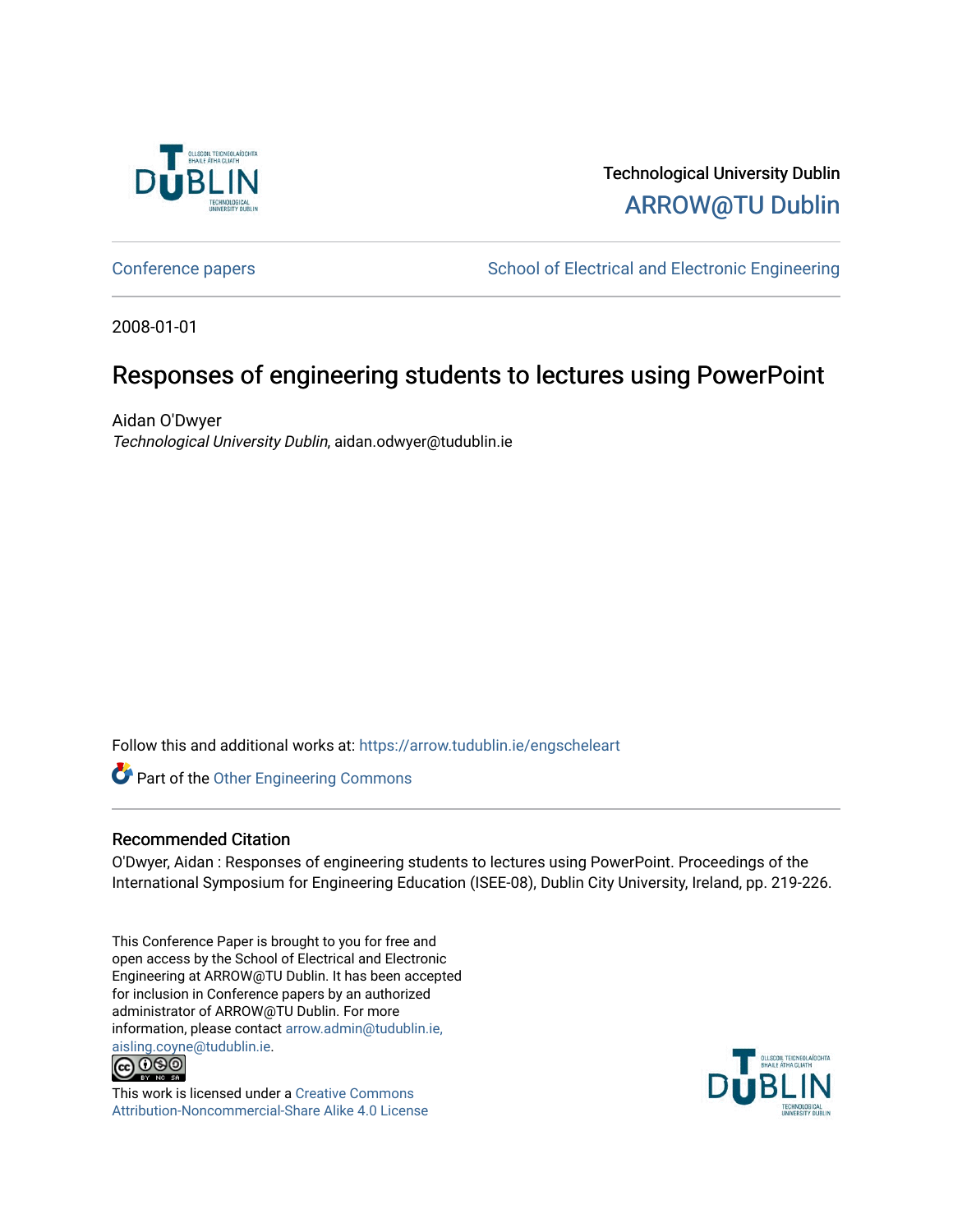## **RESPONSES OF ENGINEERING STUDENTS TO LECTURES USING POWERPOINT**

**Aidan O'Dwyer**,

School of Electrical Engineering Systems, DIT Kevin St., Dublin 8. E-mail: aidan.odwyer@dit.ie

#### **ABSTRACT**

This contribution reports on, reflects on and evaluates engineering students responses to the use of PowerPoint in a lecture environment, compared to a more traditional lecturing approach. The contribution concludes that, on average, students value PowerPoint based lectures both as a means of better understanding the material and for the mediums structural and organisational advantages. Students also strongly favour the PowerPoint lectures being available on-line and that a paper copy of the PowerPoint presentation be distributed at the lecture.

#### **INTRODUCTION**

There is increasing emphasis placed on the electronic delivery of lecture material, typically by means of PowerPoint presentations. This is driven by investment in the required IT equipment (data projectors and computers), the use of online environments (such as WebCT) and the reduction, in engineering, in class contact hours. Despite these driving factors, the use of PowerPoint in lectures has not been analysed in detail in the engineering education literature. Some authors in this literature analyse the changes in standardised test scores as a result of moving to a PowerPoint delivery mechanism (e.g. [1]); other authors are content with providing tips for effective PowerPoint presentations (e.g. [2]-[4]), avoiding 'death by PowerPoint' ([2], [3]). In particular, surveys of engineering student perceptions of the advantages and disadvantages of a lecturing approach that uses PowerPoint for a substantial part of the lecture material, compared to a more traditional lecturing approach using a blackboard or an overhead projector, are absent. There exists some analysis in the wider educational literature of the perceptions of (typically) humanities students obtained using structured surveys ([5]-[8]).

In this contribution, the responses of three engineering student cohorts at Dublin Institute of Technology to the use of PowerPoint (and associated on-line material on WebCT), are assessed using a questionnaire influenced by previous work ([5]-[8]). The questionnaire was distributed at the end of the semester in all cases. The questionnaire, provided in Appendix 1, uses a 5-point Likert scale, with 1 corresponding to '*strongly disagree*' and 5 corresponding to '*strongly agree*'. Following the lead of [5], the questionnaire is constructed with alternating positive and negative questions to avoid directional bias. For example, in the first question students were asked to indicate whether PowerPoint lectures are more attention capturing than traditional lectures (positive direction). Then, in the second question, they were asked to indicate whether PowerPoint lectures are *less* interesting than traditional lectures (negative direction). The negative items are reversed for scoring.

The three engineering student groups surveyed were a Level 7, Year 1 group in Electrical Engineering studying basic electrical engineering (labelled D0), a Level 8, Year 4 group in Electrical Engineering studying process control (labelled D4) and a Level 9 group in Engineering studying process control (labelled D9). In all cases, students were provided with a paper copy of the presentation prior to the material being covered, and the presentation itself was also previously placed on-line (on WebCT). Approximately 65% of the lecture time of the Level 7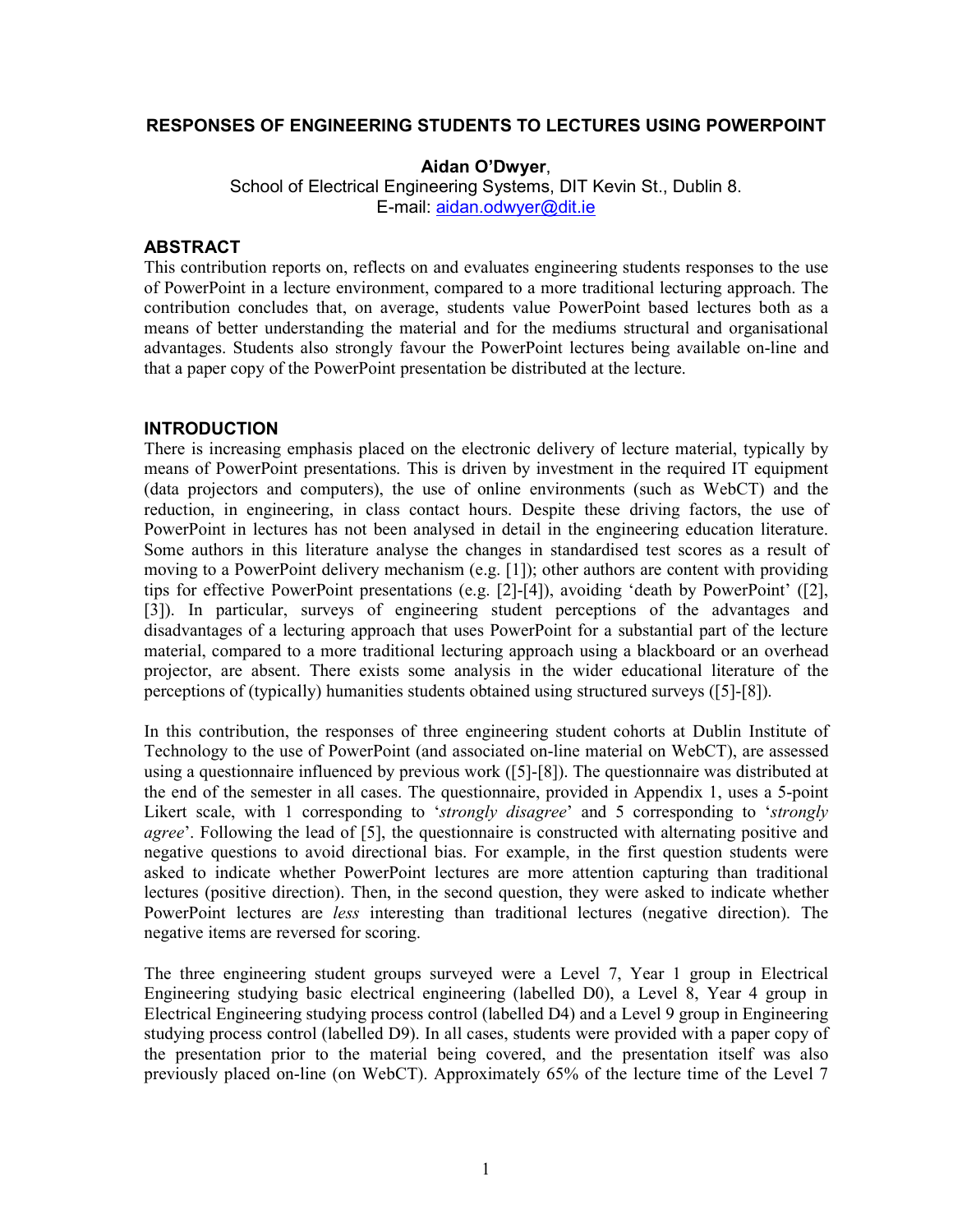group and 75% of the lecture time of the Level 8 and 9 groups were devoted to lecturing through PowerPoint.

#### **STUDENT FEEDBACK FROM THE STRUCTURED QUESTIONS**

The mean values of the responses to the survey questions were compared (between the student cohorts); this data is provided in Tables 1-3. In addition, a weighted average of all responses, obtained from nineteen D0 responses, twelve D2 responses and five D9 responses, equivalent to 48% of the total student cohort, was determined, and is labelled WA in Tables 1-3. For ease of analysis, student responses are ranked according to this weighted average figure.

|                                                                                                         | D <sub>0</sub>   | D2               | D <sup>9</sup>   | <b>WA</b>        |
|---------------------------------------------------------------------------------------------------------|------------------|------------------|------------------|------------------|
| I like that a paper copy is also available of the PowerPoint slides                                     | 4.4              | 4.7              | 4.6              | 4.5              |
| I like that the PowerPoint slides are available for viewing on WebCT                                    | 4.4              | 4.7              | 4.6              | 4.5              |
| I generally find visual elements (e.g. pictures/charts/graphics) helpful in the                         | 4.3              | $\overline{4.5}$ | 4.4              | 4.4              |
| PowerPoint presentations                                                                                |                  |                  |                  |                  |
| I find PowerPoint based lecture notes easier to understand                                              | 4.4              | 4.0              | 4.0              | 4.2              |
| I find that PowerPoint based lectures are better structured and prepared                                | 4.1              | 4.3              | 3.6              | 4.1              |
| With PowerPoint based lectures, I find that my notes are more organised                                 | 4.1              | 4.4              | 3.0              | 4.1              |
| I prefer it when important definitions and terms are completely written out on<br>the PowerPoint slides | 4.2              | 3.8              | 4.4              | 4.1              |
| I find that PowerPoint based lectures are easier to follow                                              | $\overline{4.0}$ | 4.0              | $\overline{3.8}$ | $\overline{4.0}$ |
| I find that PowerPoint based lectures means that the lecturer stays more                                | 3.9              | 4.1              | 3.8              | 4.0              |
| focused on the lecture material (i.e. he did not skip around or go on tangents)                         |                  |                  |                  |                  |
| I find it helpful for the lecturer to use the PowerPoint slides as a basis for the                      | 4.0              | 4.0              | 4.0              | 4.0              |
| lecture, adding examples and elaborating beyond the slides on the key points                            |                  |                  |                  |                  |
| I find that PowerPoint based lectures better emphasise the important points                             | 3.8              | 3.9              | 4.0              | 3.9              |
| I am satisfied with the print size on the paper copy of the slides, as I know that                      | 3.5              | 4.2              | 4.4              | 3.9              |
| the full sized information is available on WebCT                                                        |                  |                  |                  |                  |
| I generally prefer slides that provide the full text of the lecture material (i.e.                      |                  |                  |                  |                  |
| everything that the lecturer wants me to know is completely written out on the                          | 3.9              | 3.9              | 4.0              | 3.9              |
| slide)                                                                                                  |                  |                  |                  |                  |
| I find it helpful for the lecturer to read the PowerPoint slides as they are                            | 4.3              | 3.5              | 3.6              | 3.9              |
| presented                                                                                               |                  |                  |                  |                  |
| I wish PowerPoint slides were used for lecturing in all subjects                                        | 4.1              | 3.6              | 3.8              | $\overline{3.9}$ |
| I find that PowerPoint based lectures are visually more clear                                           | 3.9              | 4.0              | 3.0              | $\overline{3.8}$ |
| I find that PowerPoint based lectures allows the lecturer to better use the                             | 3.8              | 3.7              | 4.2              | 3.8              |
| lecture time to balance lecture and discussion (or problem solving)                                     |                  |                  |                  |                  |
| I find I use a textbook less when the lecturer uses PowerPoint slides                                   | 3.8              | 3.6              | 4.2              | 3.8              |
| I find that PowerPoint based lectures are more interesting                                              | 3.7              | 3.6              | 3.8              | $\overline{3.7}$ |
| I find that PowerPoint based lectures mean that I learn more in the lectures                            | 3.7              | 3.8              | 3.6              | 3.7              |
| It was easy for me to access WebCT                                                                      | 3.4              | 4.0              | 4.4              | 3.7              |
| I find that PowerPoint based lectures mean that there is more motivation for                            | 3.8              | 3.1              | 3.8              | 3.6              |
| me to come to lectures                                                                                  |                  |                  |                  |                  |
| I find that PowerPoint based lectures are more attention capturing                                      | 3.7              | 3.2              | 3.6              | 3.5              |

Table 1: Ranking of WA student responses greater than or equal to 3.5

This table corresponds to student agreement or strong agreement with the relevant statements. There is broad agreement, with some difference in emphasis, between students on the three programmes surveyed. Clearly, all students value PowerPoint based lectures both as a means of better understanding the material and for the mediums structural and organisational advantages. On average, students suggest that PowerPoint based lectures are more interesting and facilitate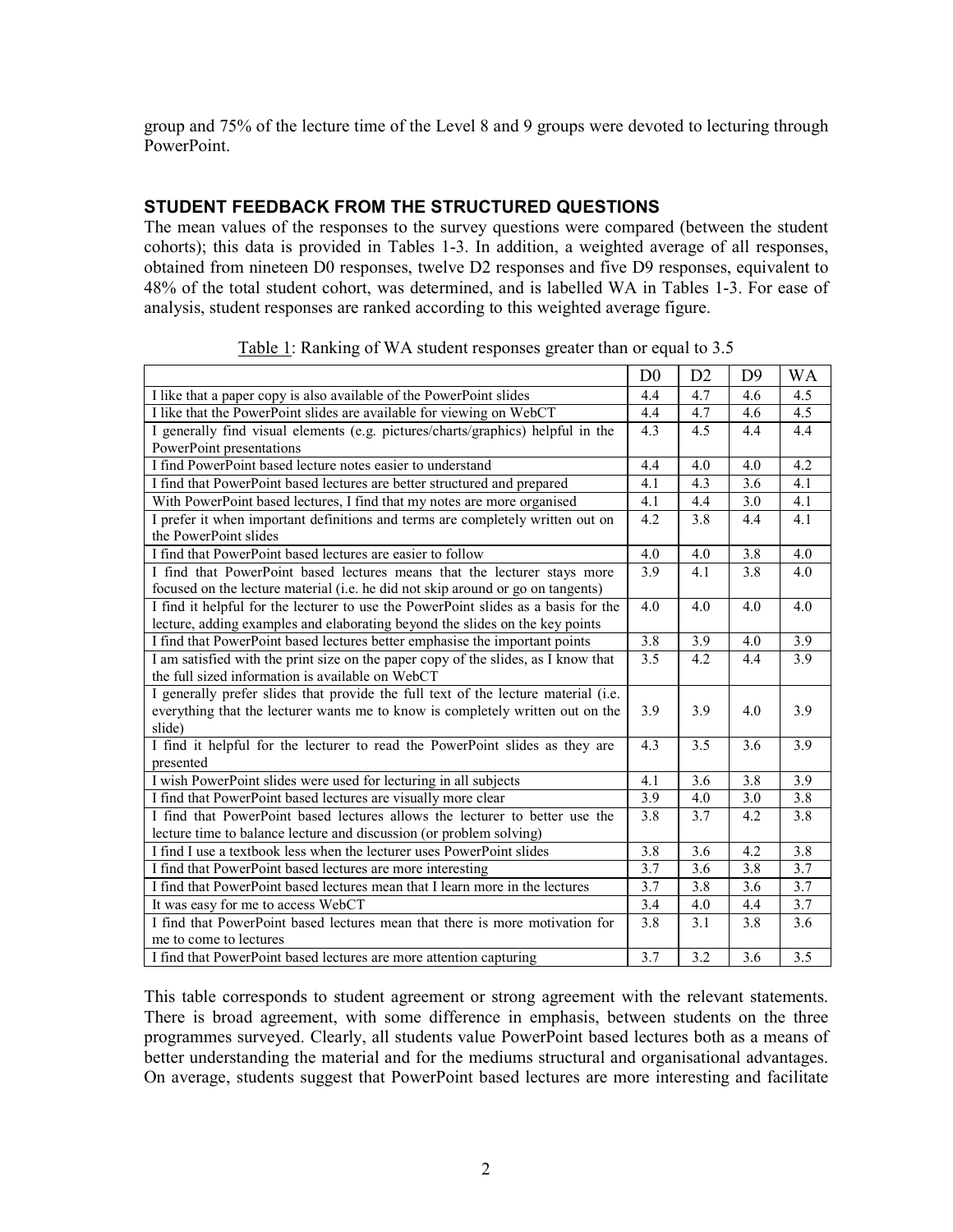greater learning (than a more traditional approach). These advantages also emerge from the students' unscripted comments (see next section). It is also clear that students favour the presentations being available on-line, with a paper copy of the material being available during the lecture. The following differences in emphasis are evident:

- Level 9 students are less likely to report that their notes are more organised when PowerPoint is used, perhaps because these postgraduate students have developed organisational skills to a higher extent than the undergraduate students surveyed.
- Level 7 and Level 8 students favour visual elements in PowerPoint presentations, reflecting the strongly visual learning style of this cohort of students.
- Level 7 students are less confident and engaged with WebCT, perhaps due to inexperience.

|                                                                                     | D <sub>0</sub> | D2  | D <sup>9</sup> | WA  |
|-------------------------------------------------------------------------------------|----------------|-----|----------------|-----|
| I find that PowerPoint based lectures maintain my focus and interest in the         | 3.7            | 3.0 | 3.4            | 3.4 |
| lecture material for a longer time                                                  |                |     |                |     |
| I find I enjoyed the class more when PowerPoint lectures are used                   | 3.5            | 3.3 | 3.2            | 3.4 |
| I find that PowerPoint based lectures mean that taking notes is easier              | 3.4            | 2.8 | 3.4            | 3.2 |
| I would prefer if the information is revealed line by line on the slide, rather     | 3.3            | 2.6 | 4.0            | 3.2 |
| than if the total information on the slide is given all at once                     |                |     |                |     |
| I would like the lecturer to use a consistent colour scheme in the PowerPoint       | 3.2            | 3.0 | 3.5            | 3.2 |
| slides within the same lecture                                                      |                |     |                |     |
| When I have a copy of the presentation beforehand, I find it easier for my          | 3.1            | 3.4 | 3.4            | 3.2 |
| mind to wander since I have already seen the material                               |                |     |                |     |
| I prefer slides that contain pictures, charts or graphs only                        | 3.3            | 2.3 | 3.4            | 3.0 |
| I feel that the use of PowerPoint slides inhibits discussion in the lecture         | 2.9            | 2.8 | 3.0            | 2.9 |
| I would like the lecturer to vary the size and shape of the text used in the        | 3.3            | 2.4 | 2.5            | 2.9 |
| PowerPoint slides                                                                   |                |     |                |     |
| I feel the lecturer should only give an outline of the lecture on the PowerPoint    |                |     |                |     |
| slides, as I would learn more in the lecture if I had to write some of the          | 2.7            | 3.3 | 3.0            | 2.9 |
| material                                                                            |                |     |                |     |
| I find it helpful if each slide is revealed all at once, even if it is ahead of the | 2.8            | 2.8 | 2.6            | 2.8 |
| lecture                                                                             |                |     |                |     |
| I like it if the lecturer uses electronic sounds that go along with the pictures or | 2.8            | 2.3 | 3.0            | 2.7 |
| concepts that are being presented                                                   |                |     |                |     |
| When I have a copy of the presentation, I am less likely to attend class since I    | 2.7            | 3.0 | 1.6            | 2.6 |
| already have the material                                                           |                |     |                |     |
| I find it boring when the lecturer says the same things the PowerPoint slides say   | 2.2            | 2.8 | 3.2            | 2.5 |

Table 2: Ranking of student responses between 2.5 and 3.5

This table corresponds to students being unsure about the relevant statements. Again, there is broad agreement, with some difference in emphasis, between students on the three programmes surveyed. It is clear that students, on average, are not exercised by style issues (such as varying the size and shape of the text used or the use of electronic sounds).

| Table 3: Ranking of student responses below 2.5 |  |  |
|-------------------------------------------------|--|--|
|                                                 |  |  |

|                                                                             | D0  | D2  | D9  | WΑ  |
|-----------------------------------------------------------------------------|-----|-----|-----|-----|
| With PowerPoint based lectures, I felt worse when I missed the lecture      | 2.4 | 2.1 | 2.4 | 2.3 |
| compared to lectures where a blackboard or overhead projector are used      |     |     |     |     |
| I wish the lecturer would spend less time using PowerPoint slides           | 19  | 25  | 22  | 21  |
| I feel that there is no need for the lecturer to supply a paper copy of the | 1.4 | 1.4 | 1.6 | 14  |
| PowerPoint slides, as they are available on WebCT                           |     |     |     |     |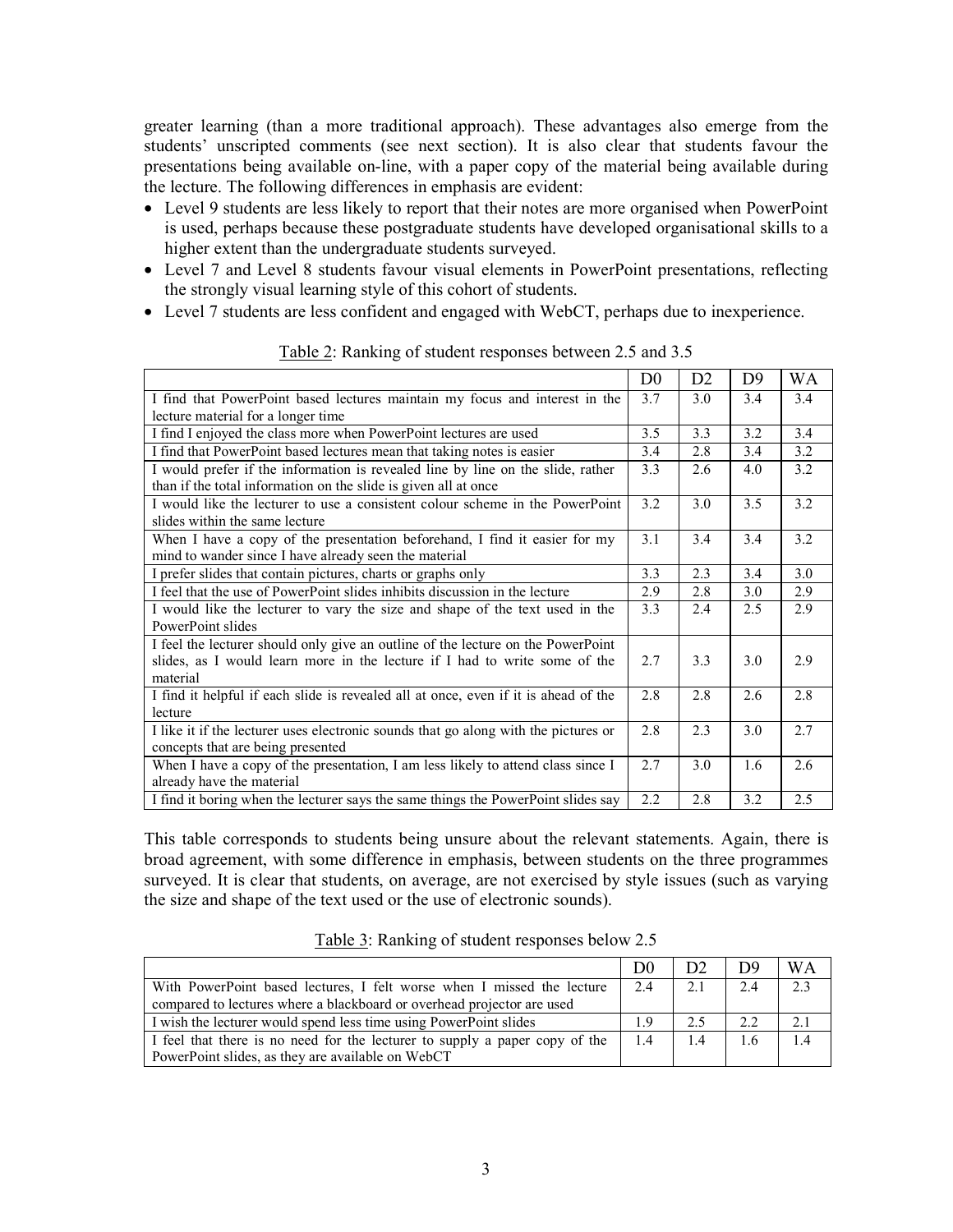This table corresponds to students disagreeing with the relevant statements. Clearly, students strongly desire a paper copy of the PowerPoint slides, perhaps because additional notes can be added during the lecture (in an active learning mode). Interestingly, the previous finding that students, on average, report somewhat greater motivation to attend the PowerPoint based lectures is contradicted by the finding that students, on average, did not feel worse when they missed a PowerPoint based lecture compared to when a more traditional lecture was missed. It is interesting that the general, unscripted comments from some students also reveal some uncertainty and dissatisfaction with a predominately PowerPoint based lecturing approach (see next section).

#### **UNSCRIPTED STUDENT FEEDBACK**

Table 4 summarises student comments about preferences for PowerPoint based or traditional lectures ( $n =$  number of students making the relevant comments).

Table 4: Summary of student feedback – unscripted comments about preferences for PowerPoint based or traditional lectures

| I like PowerPoint based lectures better because                                    | $\boldsymbol{n}$ |
|------------------------------------------------------------------------------------|------------------|
| The time is spent understanding the material instead of writing down notes         | 8                |
| Lectures are clearer and more focused                                              | 5                |
| Lectures are easier to read and understand                                         | 4                |
| Lectures can be obtained from WebCT, even if a class is missed                     | 3                |
| Lecture notes are well structured and ordered                                      | $\overline{c}$   |
| Lectures keep the attention; nothing is missed                                     | $\overline{c}$   |
| It is easier to follow the material even if I am absent from the class             | 1                |
| I like traditional lectures better because                                         |                  |
| Writing down the material keeps one more alert                                     | 2                |
| I find it easier to study from notes that I have written myself                    | $\overline{c}$   |
| The blackboard is useful to summarise important points                             | $\overline{2}$   |
| It is easier to follow each step in a numerical example                            |                  |
| After a time, the light from the data projector hurts my eyes                      |                  |
| I gain more knowledge from PowerPoint based lectures because                       |                  |
| Lectures are better structured and easier to follow                                | 4                |
| I can add my own notes to the PowerPoint handout                                   | 3                |
| Pictures and diagrams on PowerPoint slides are good for remembering material       | $\overline{2}$   |
| Reading and listening simultaneously means all important points are understood     | $\overline{2}$   |
| Less time is spent on writing notes, giving more time to understand the material   | $\overline{2}$   |
| It is easy to focus on colourful well-laid out slides (particularly with diagrams) | $\overline{2}$   |
| I can store the lectures (from WebCT) on my own computer                           |                  |
| Sometimes a lecturers handwriting on a blackboard can be hard to read              |                  |
| I gain more knowledge from traditional lectures because                            |                  |
| Writing notes makes one listen carefully so nothing is missed                      | 3                |
| Writing notes from the blackboard helps me memorise important points               |                  |
| I learn more by doing, rather than just reading notes                              |                  |

As before, students clearly value the mediums organisational advantages. Some students find that writing lecture notes aids concentration and study; such notes can, of course, be added by students to the PowerPoint document.

Generally, other unscripted student comments about the PowerPoint lectures gathered by the questionnaire are positive (e.g. PowerPoint is a clear way to present scientific material; I find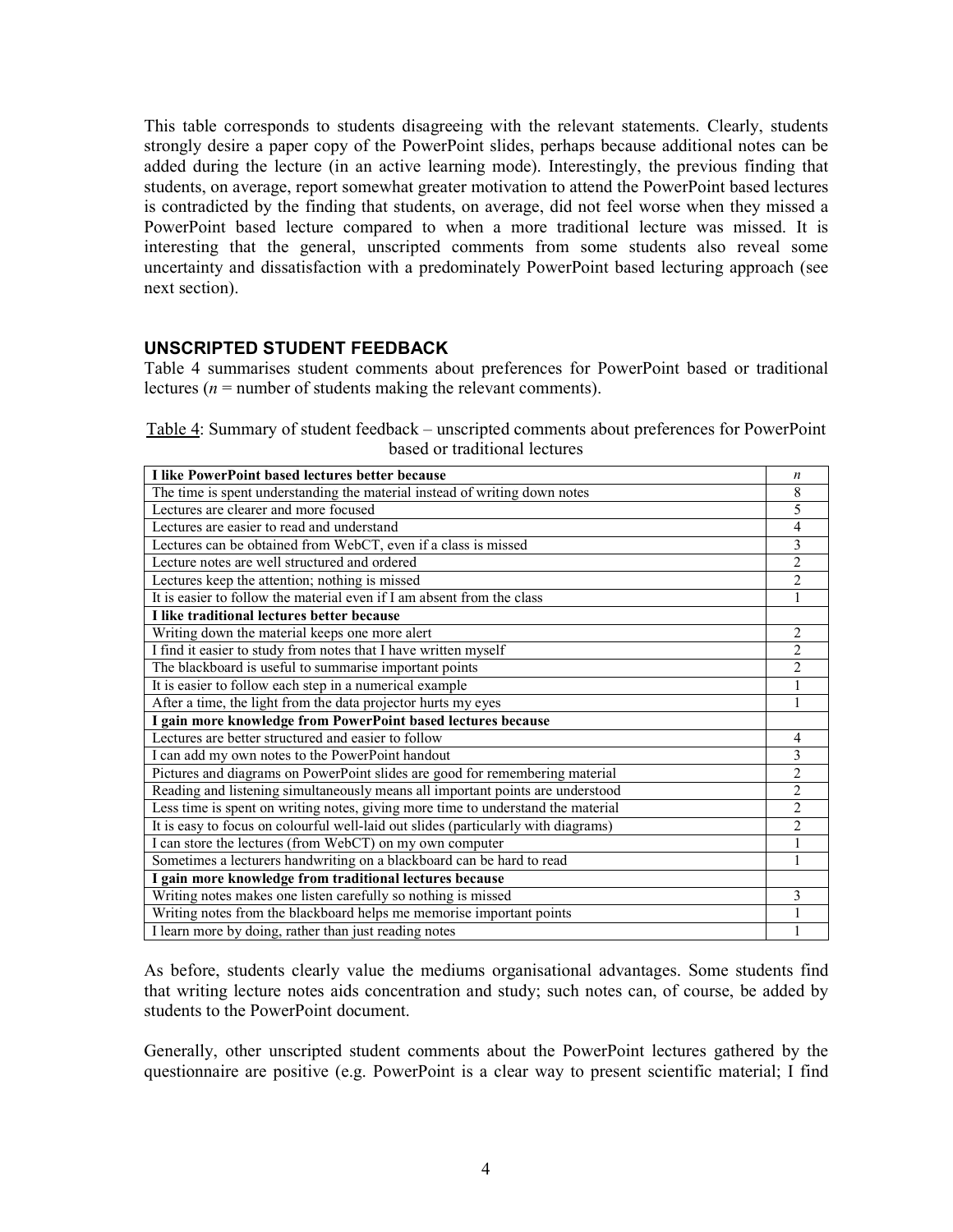that the classes are more visually stimulating and interesting with the use of PowerPoint and I feel better prepared for the exam; the PowerPoint presentation handouts contains most of the material, making the taking of extra notes easy), with some interesting suggestions (e.g. try to use PowerPoint for half the lecture and use the whiteboard more; perhaps some PowerPoint slides could be left blank and the explanation given in the lectures; sometimes the student is passive in the class and more active learning is desirable); such suggestions are echoed by [4], for example, in which it is recommended that PowerPoint be used for a maximum of 25% of lecture time.

#### **CONCLUSIONS AND FURTHER WORK**

On average, students value PowerPoint based lectures both as a means of better understanding the material and for the medium's structural and organisational advantages. Students also strongly favour the PowerPoint lectures being available online and that a paper copy of the PowerPoint presentation be distributed at the lecture. In particular, visual elements are favoured in the presentations, reflecting the strongly visual learning style of engineering students. Such advantages are also reported by [5], for example, who conclude that a majority of (humanities) students believe that PowerPoint based lecturing is more attention capturing, interesting, visually clear and is better at emphasising important topics than the traditional method of lecturing. These authors suggest that these advantages reflect the flexible features of PowerPoint, the better structuring and preparing of PowerPoint lectures (at least in these studies) and perhaps the novelty of the experience (which, if true, would mean that the advantages of the method could be expected to fade with time).

The benefits for student learning are the most important issue in assessing electronic lecturing, according to [5]. Though the majority of students felt that PowerPoint lectures were beneficial for their learning, it would be interesting, in further work, to compare examination and other assessment results of students exposed to both teaching styles, though other variables would have to be considered (e.g. the academic ability of the students, changes in the examination paper).

#### **REFERENCES**

- 1. DeAntonio, M., Sandoval, L.M. and Arceo, R., Proc. 36<sup>th</sup> *ASEE/IEEE Frontiers in Education Conference*, 2006, p. T2G-22 to T2G-23.
- 2. Winn, J., *Journal of Professional issues in Engineering Education and Practice*, July 2003, p.115-118.
- 3. Felder, R.M. and Bent, R., *Chemical Engineering Education*, 2005, Vol. 39, Issue 1, p.28-29.
- 4. Kim, D., *Proc. American Society of Engineering Education*, 2007.
- 5. Szabo, A. and Hastings, N., *Computers and Education*, 2000, Vol. 35, p.175-187.
- 6. Susskind, J.E., *Computers and Education*, 2005, Vol. 45, p.203-215.
- 7. Apperson, J.M., Laws, E.L. and Scepansky, J.A., *Computers and Education*, 2006, Vol. 47, p.116-126.
- 8. Apperson, J.M. Laws, E.L. and Scepansky, J.A., *Computers and Education*, 2008, Vol. 50, p.148-153.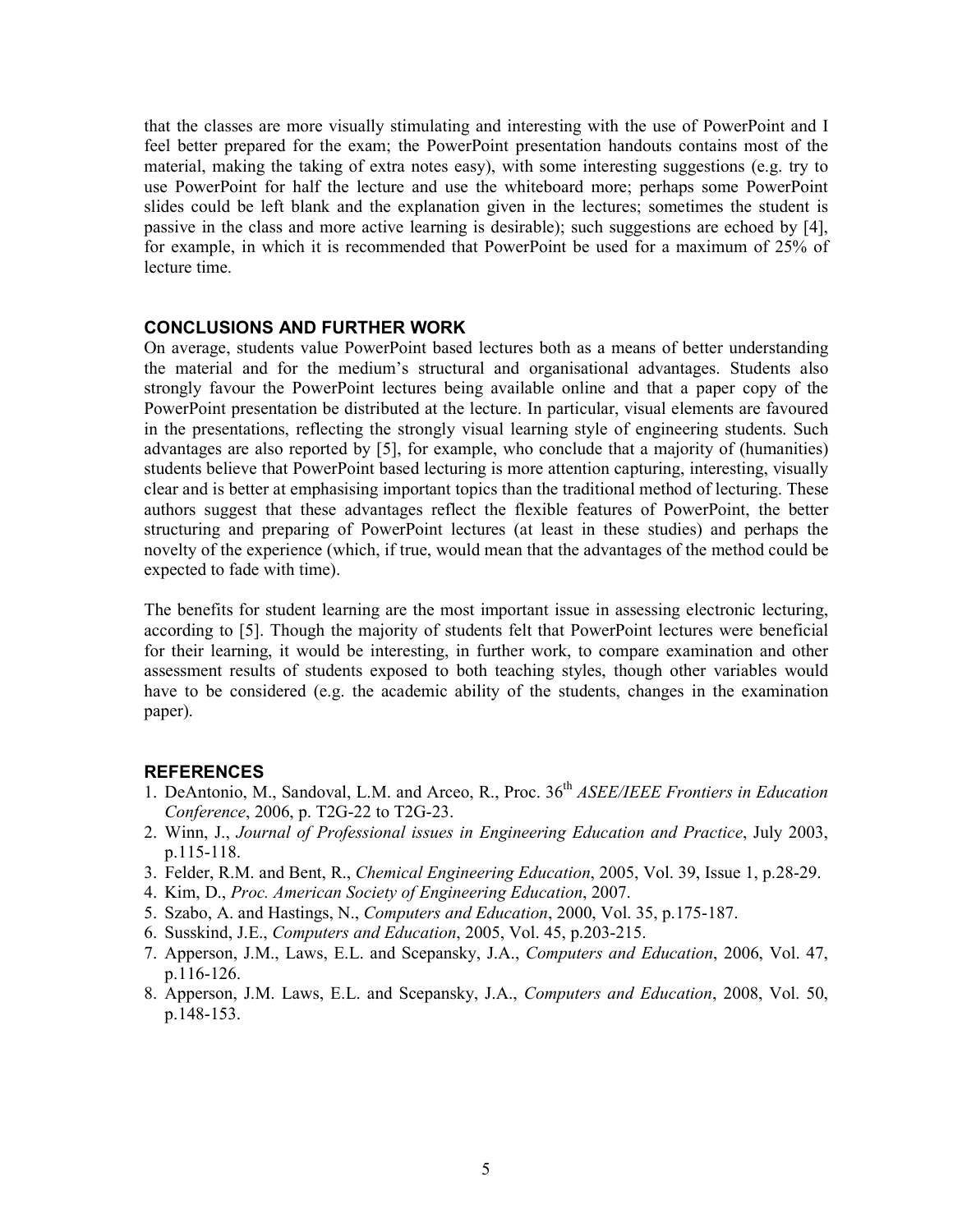## **APPENDIX 1: STUDENT QUESTIONNAIRE**

The purpose of this questionnaire is to obtain views on the lecture experience in the module. *Thank you for your assistance.* 

You are requested to assign a number between 1 and 5 in answer to a series of statements below, with

5 – strongly agree

4 – agree

 $3 -$ unsure

2 – disagree

## 1 – strongly disagree

| Thinking about lectures delivered using PowerPoint slides compared to lectures | <b>Please tick</b> |
|--------------------------------------------------------------------------------|--------------------|
| delivered by writing on the blackboard or using overhead projector slides:     | appropriate box    |

|                                                     | $1 -$    | $2-$     | $3 -$  | $4-$  | $5-$     |
|-----------------------------------------------------|----------|----------|--------|-------|----------|
|                                                     | strongly | disagree | unsure | agree | strongly |
|                                                     | disagree |          |        |       | agree    |
| I find that PowerPoint based lectures are more      |          |          |        |       |          |
| attention capturing                                 |          |          |        |       |          |
| I find that PowerPoint based lectures are less      |          |          |        |       |          |
| interesting                                         |          |          |        |       |          |
| I find that PowerPoint based lectures are easier to |          |          |        |       |          |
| follow                                              |          |          |        |       |          |
| I find that PowerPoint based lectures are visually  |          |          |        |       |          |
| less clear                                          |          |          |        |       |          |
| I find that PowerPoint based lectures better        |          |          |        |       |          |
| emphasise the important points                      |          |          |        |       |          |
| I find that PowerPoint based lectures mean that     |          |          |        |       |          |
| taking notes is harder                              |          |          |        |       |          |
| I find that PowerPoint based lectures maintain my   |          |          |        |       |          |
| focus and interest in the lecture material for a    |          |          |        |       |          |
| longer time                                         |          |          |        |       |          |
| I find that PowerPoint based lectures mean that     |          |          |        |       |          |
| there is less motivation for me to come to lectures |          |          |        |       |          |
| I find that PowerPoint based lectures are better    |          |          |        |       |          |
| structured and prepared                             |          |          |        |       |          |
| I find that PowerPoint based lectures mean that I   |          |          |        |       |          |
| learn less in the lectures                          |          |          |        |       |          |
| I find that PowerPoint based lectures means that    |          |          |        |       |          |
| the lecturer stays more focused on the lecture      |          |          |        |       |          |
| material (i.e. he did not skip around or go on      |          |          |        |       |          |
| tangents)                                           |          |          |        |       |          |
| I find PowerPoint based lecture notes harder to     |          |          |        |       |          |
| understand                                          |          |          |        |       |          |
| I find that PowerPoint based lectures allows the    |          |          |        |       |          |
| lecturer to better use the lecture time to balance  |          |          |        |       |          |
| lecture and discussion (or problem solving)         |          |          |        |       |          |
| I find I use a textbook less when the lecturer uses |          |          |        |       |          |
| PowerPoint slides                                   |          |          |        |       |          |
| With PowerPoint based lectures, I felt worse when   |          |          |        |       |          |
| I missed the lecture compared to lectures where a   |          |          |        |       |          |
| blackboard or overhead projector are used           |          |          |        |       |          |
| I find I enjoyed the class more when PowerPoint     |          |          |        |       |          |
| lectures are used                                   |          |          |        |       |          |
| With PowerPoint based lectures, I find that my      |          |          |        |       |          |
| notes are more organised                            |          |          |        |       |          |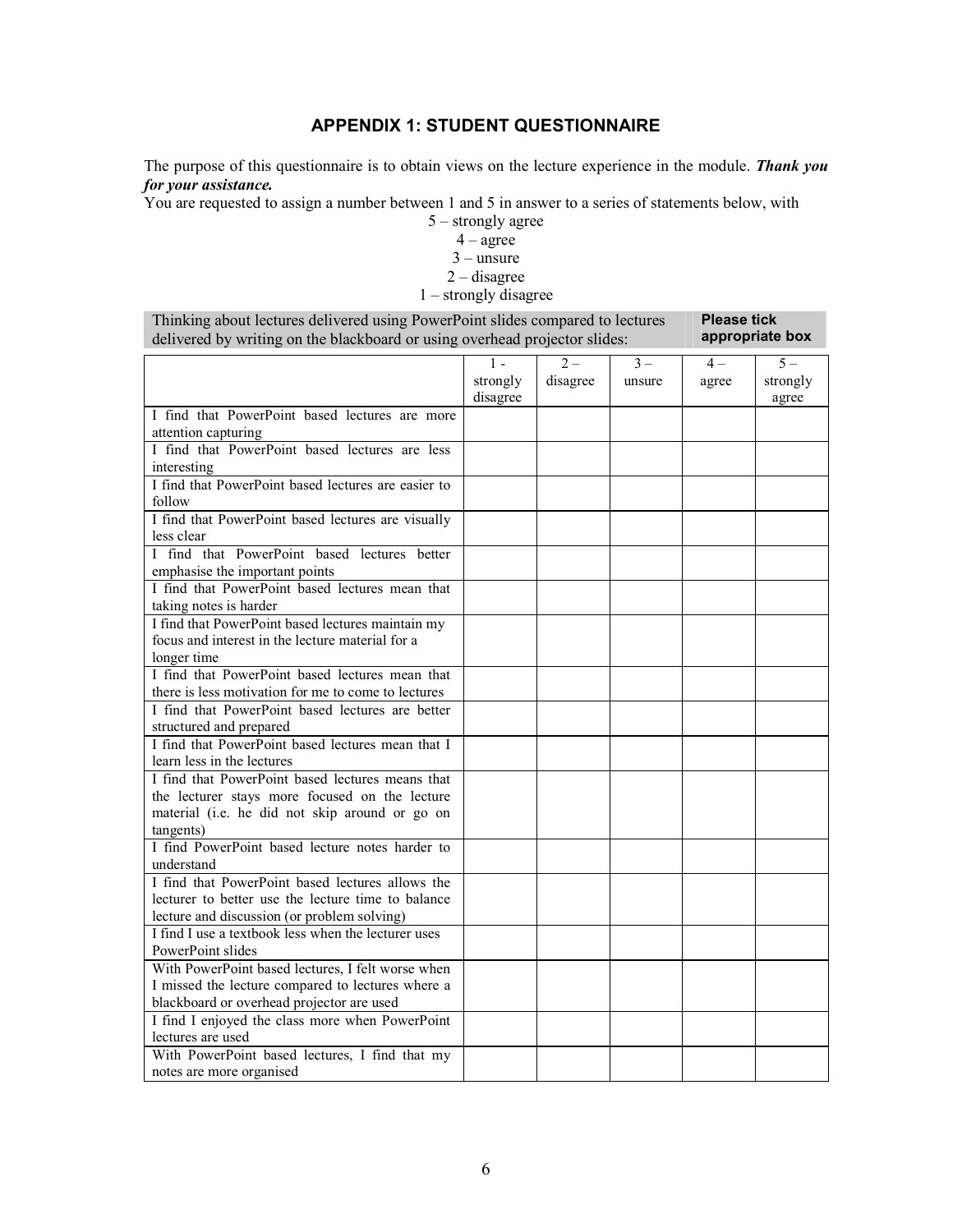#### **General comments**

I like (a) PowerPoint based lectures or (b) traditional lectures better because

I gain more knowledge from (a) PowerPoint based lectures or (b) traditional lectures because

---------------------------------------------------------------------------------------------------------------------------

---------------------------------------------------------------------------------------------------------------------------

---------------------------------------------------------------------------------------------------------------------------

Thinking about the PowerPoint lectures in this subject: **Please tick** 

## **appropriate box**

|                                                                                                        | $1 -$    | $2 -$    | $3 -$  | $4-$  | $5 -$    |
|--------------------------------------------------------------------------------------------------------|----------|----------|--------|-------|----------|
|                                                                                                        | strongly | disagree | unsure | agree | strongly |
|                                                                                                        | disagree |          |        |       | agree    |
| I find it helpful for the lecturer to use the                                                          |          |          |        |       |          |
| PowerPoint slides as a basis for the lecture, adding                                                   |          |          |        |       |          |
| examples and elaborating beyond the slides on the                                                      |          |          |        |       |          |
| key points                                                                                             |          |          |        |       |          |
| visual<br>find<br>generally<br>elements<br>L                                                           |          |          |        |       |          |
| (e.g.                                                                                                  |          |          |        |       |          |
| pictures/charts/graphics) helpful in the PowerPoint<br>presentations                                   |          |          |        |       |          |
|                                                                                                        |          |          |        |       |          |
| I prefer it when important definitions and terms                                                       |          |          |        |       |          |
| are completely written out on the PowerPoint                                                           |          |          |        |       |          |
| slides                                                                                                 |          |          |        |       |          |
| I like that a paper copy is also available of the                                                      |          |          |        |       |          |
| PowerPoint slides                                                                                      |          |          |        |       |          |
| I like that the PowerPoint slides are available for                                                    |          |          |        |       |          |
| viewing on WebCT                                                                                       |          |          |        |       |          |
| I am satisfied with the print size on the paper copy                                                   |          |          |        |       |          |
| of the slides, as I know that the full sized                                                           |          |          |        |       |          |
| information is available on WebCT                                                                      |          |          |        |       |          |
| It was easy for me to access WebCT                                                                     |          |          |        |       |          |
| I generally prefer slides that provide the full text of                                                |          |          |        |       |          |
| the lecture material (i.e. everything that the lecturer                                                |          |          |        |       |          |
| wants me to know is completely written out on the                                                      |          |          |        |       |          |
| slide)                                                                                                 |          |          |        |       |          |
| I find it helpful for the lecturer to read the                                                         |          |          |        |       |          |
| PowerPoint slides as they are presented                                                                |          |          |        |       |          |
| I would prefer if the information is revealed line                                                     |          |          |        |       |          |
| by line on the slide, rather than if the total                                                         |          |          |        |       |          |
|                                                                                                        |          |          |        |       |          |
| information on the slide is given all at once<br>I like it if the lecturer uses electronic sounds that |          |          |        |       |          |
|                                                                                                        |          |          |        |       |          |
| go along with the pictures or concepts that are                                                        |          |          |        |       |          |
| being presented                                                                                        |          |          |        |       |          |
| I feel that the use of PowerPoint slides inhibits                                                      |          |          |        |       |          |
| discussion in the lecture                                                                              |          |          |        |       |          |

[please turn over]